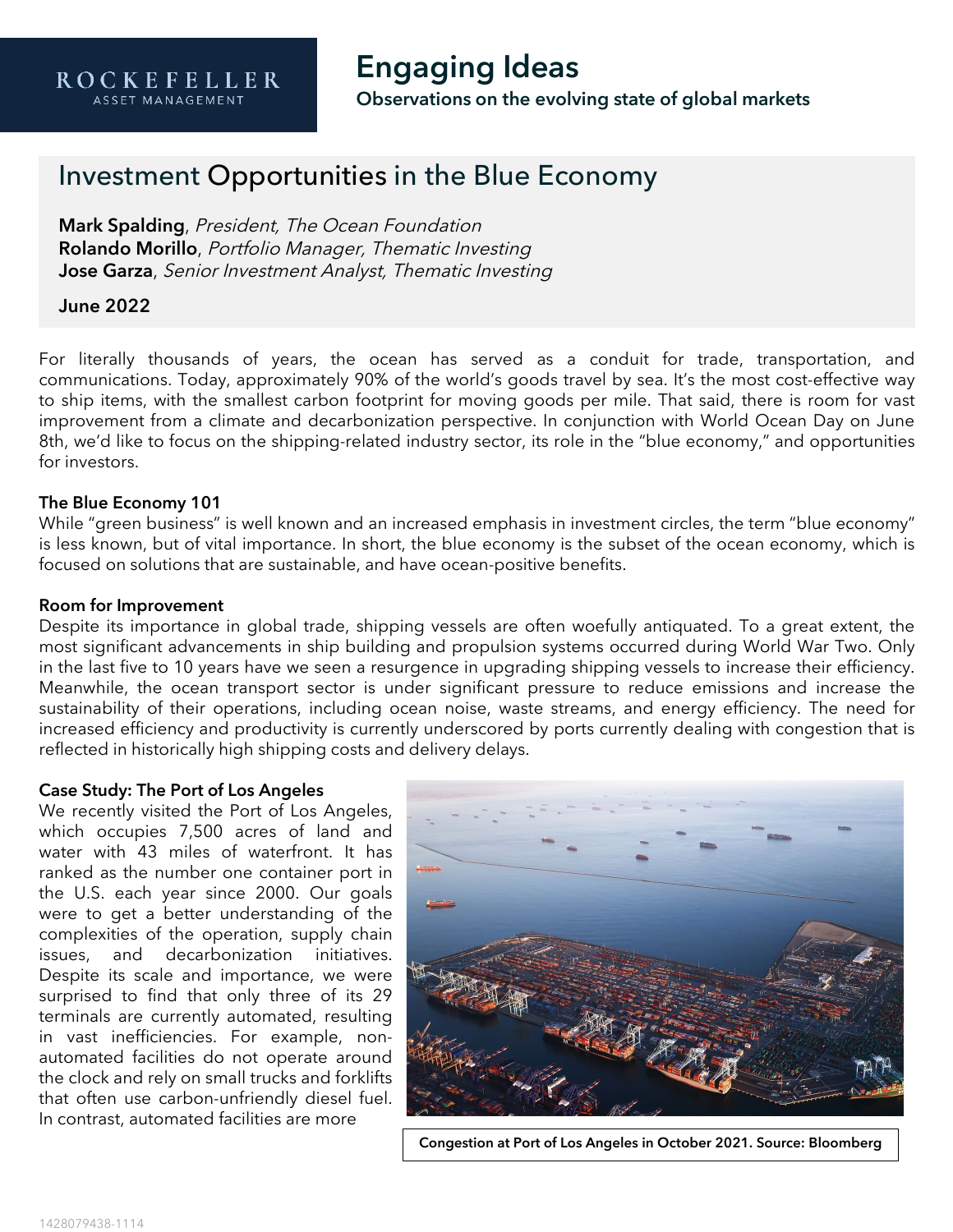productive and "greener," typically running 24/7 using electric and hybrid machinery. We also learned that ports are increasingly using advanced scheduling similar to airlines, in which a ship cannot leave a port until it has an assured time to birth and unload. This prevents the need for anchoring offshore with engines idling. It has also increased the use of "slow steaming." By knowing in advance when the availability will be to dock in a port, ships can reduce the throttle when crossing the pacific basin. This helps to pare back CO2 emissions during the journey, as well as those associated with idling outside a port.

### Investment Opportunities

Given the global need to increase efficiencies and productivity, along with reducing carbon footprints, we have identified a number of compelling investment opportunities associated with the blue economy. For example, ports are significantly increasing infrastructure spending to accommodate today's larger ships, and increased demand. Thus, a number of companies are responding to the need for increased automation at ports. And, enhanced technology used to increase the efficiency for the next generation of ships, as well as the monitoring and tracking of vessels to decrease idling is also yielding attractive investments.

#### **Conclusions**

As ocean-based trade increases, so too does the environmental footprint of shipping and trade. While we have focused on maritime shipping and ports, there is a vast array of other blue economy initiatives. These include ocean renewable energy (such as power generated by waves, tides, currents, and wind), ocean biotechnology (using molecules that use living systems and organisms from the marine environment to develop or make products), and pollution reduction in coastal waters, such as removing contaminants and excess nutrients to restore ecosystem functions. Identifying the global winners from the losers will require thorough research of individual companies that can most efficiently deliver products and services to participate in the blue economy.

Mark J. Spalding is the President of The Ocean Foundation, a non-profit organization dedicated to reversing the trend of destruction of ocean environments around the world. The Ocean Foundation has been a decade-long partner to Rockefeller Asset Management bringing its deep climate and ocean expertise to provide scientific and policy validation and supports our idea generation, research, and engagement process.